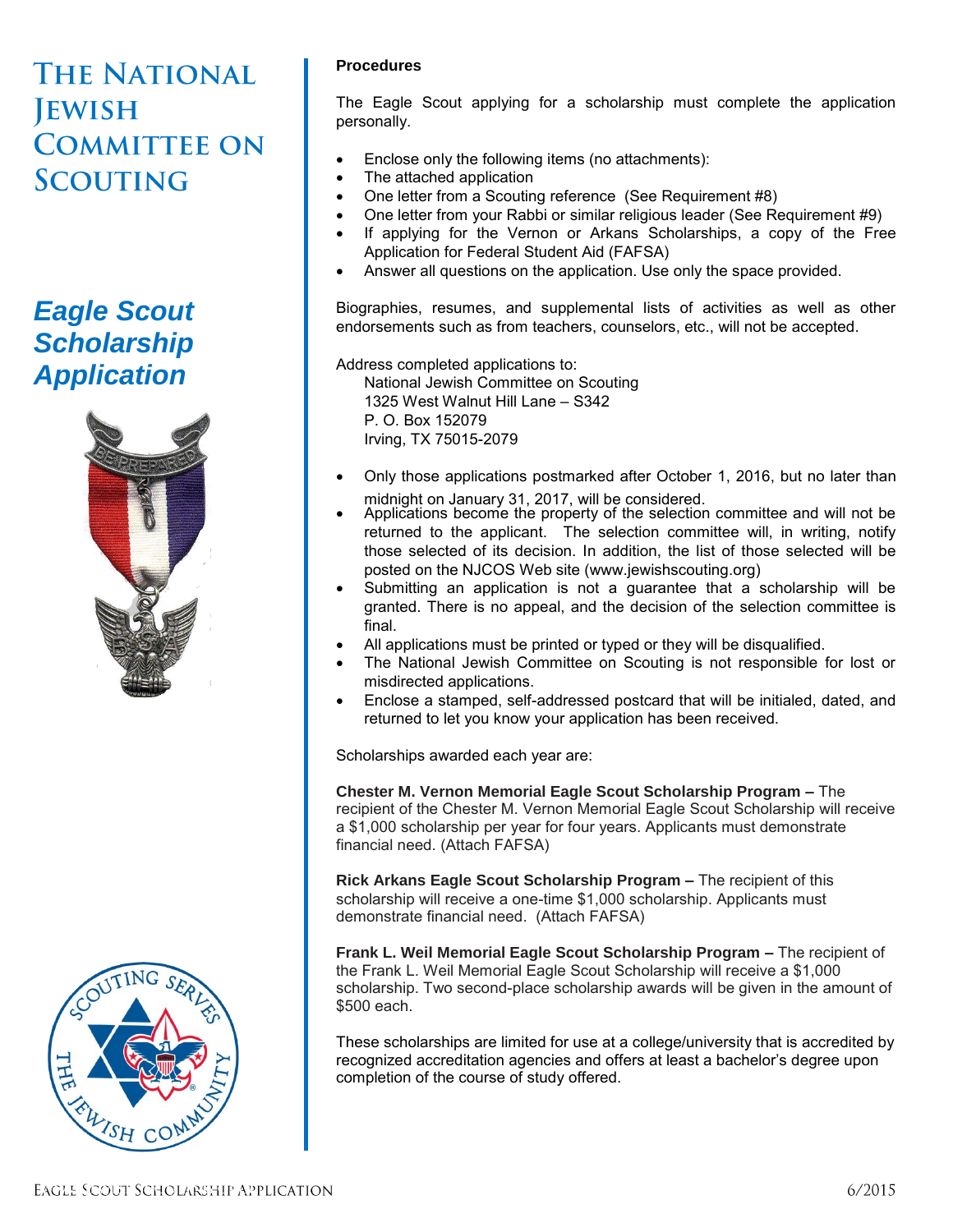#### *Requirements*

An applicant must:

- 1. Be a registered, active member of a Boy Scout troop, Varsity Scout team, or Venturing crew.
- 2. Be an Eagle Scout, having passed the Board of Review on or before 12/31/16.
- 3. Be an active member of a synagogue and received the Ner Tamid or Etz Chaim religious emblem.
- 4. Be enrolled in an accredited high school and in his final year at the time of selection. Exception - Scouts whose Eagle Scout boards of review are held the same year of their high school graduation may apply in that calendar year. (Example: Eagle Board of Review on 3/15/16; High School Graduation on 5/29/16. This Scout may apply in the 2016-17 cycle.)
- 5. Each Scout may apply for a scholarship one time only.
- 6. Have demonstrated practical citizenship in his synagogue, school, Scouting unit, and community.
- 7. Follow the procedures outlined above.
- 8. Provide one signed recommendation letter from a volunteer or professional Scout leader (please list Scouting title on the letter) who knows the applicant personally. This letter should attest to the general character of the applicant.
- 9. Provide one signed recommendation letter from his Rabbi or similar religious leader. This letter should attest to the applicant's religious involvement.

| <b>Applicant's Information</b>  |                                                                                 |
|---------------------------------|---------------------------------------------------------------------------------|
| Name                            |                                                                                 |
|                                 | Middle<br>First<br>Last                                                         |
| <b>Home Address</b>             |                                                                                 |
| City, State, Zip                |                                                                                 |
| Phone                           | Home<br>Cell                                                                    |
| Email                           | Email                                                                           |
| Dates                           |                                                                                 |
|                                 | <b>Birth</b><br>Eagle Scout Board of Review<br><b>High School Graduation</b>    |
| Council HQ City                 | <b>State</b><br>W<br>Scout Region C<br>S<br>N                                   |
|                                 | (Where Eagle rank was earned)<br>(Circle appropriate abbreviation)              |
| Name of Parents or Guardians:   |                                                                                 |
| Name and Location of Synagogue: |                                                                                 |
| Date of:                        | Ner Tamid<br>Etz Chaim<br>Maccabee<br>Aleph                                     |
| Scholarships applied for:       | Arkans (FAFSA Req'd)<br>Vernon (FAFSA Req'd)<br>Weil<br>(check all that apply): |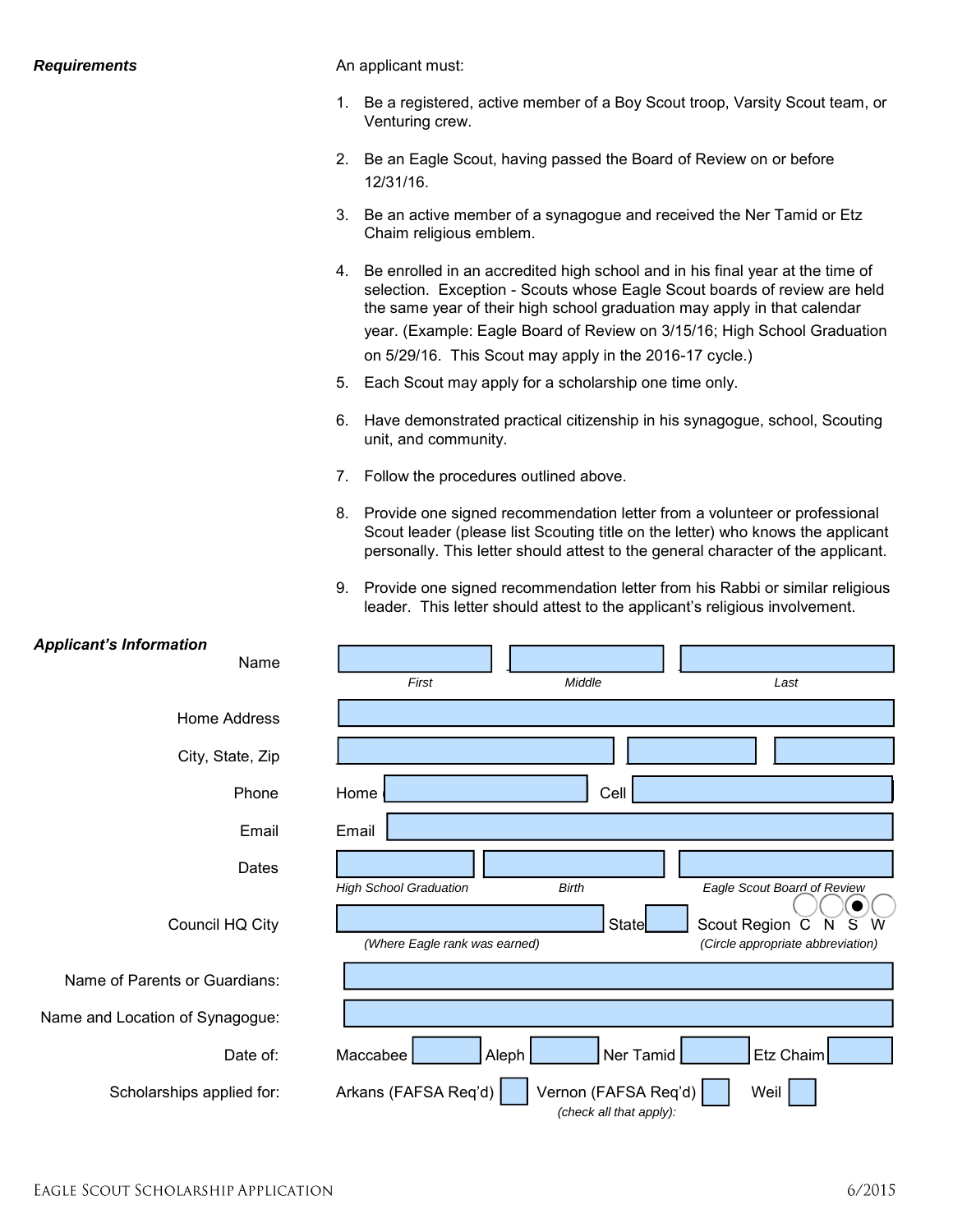## *Scouting Record*

Check All That Apply

## **Have you served in any of the following staff**



#### *School and Extra-Curricular Activities*

| Name of High School                 |                                                                                                                                                                                                                                                                                                                                                                                                                                                                                                                                                                                                                                                                                                                               |        |  |
|-------------------------------------|-------------------------------------------------------------------------------------------------------------------------------------------------------------------------------------------------------------------------------------------------------------------------------------------------------------------------------------------------------------------------------------------------------------------------------------------------------------------------------------------------------------------------------------------------------------------------------------------------------------------------------------------------------------------------------------------------------------------------------|--------|--|
| <b>Address</b>                      |                                                                                                                                                                                                                                                                                                                                                                                                                                                                                                                                                                                                                                                                                                                               |        |  |
| City, State, Zip                    |                                                                                                                                                                                                                                                                                                                                                                                                                                                                                                                                                                                                                                                                                                                               |        |  |
| Principals Name and Phone No.       |                                                                                                                                                                                                                                                                                                                                                                                                                                                                                                                                                                                                                                                                                                                               |        |  |
| <b>High School Activities</b>       | Check all activities you have been involved in during high school                                                                                                                                                                                                                                                                                                                                                                                                                                                                                                                                                                                                                                                             |        |  |
|                                     | Varsity/JV Sports<br><b>Clubs &amp; Other Activities</b><br><b>Clubs &amp; Other Activities</b><br>Years<br>Baseball<br>Band/orchestra<br><b>Boys State</b><br>Basketball<br>History<br>Choir<br>International<br>Crew<br><b>Cross Country</b><br>Chess<br>Key Club<br>Football<br>Math<br>Computer<br>Debating/Forensics<br>Golf<br>Model UN<br>Drama/Theater<br>National Honor<br>Ice Hockey<br>Foreign Language<br>Lacrosse<br>Society<br><b>Future Business</b><br>Science<br>Soccer<br>Leaders<br>Student Council /<br>Swimming/Diving<br>국Tennis<br>Government<br>Frack!<br>Tutoring / Peer<br>Volleyball<br>Counseling<br>Yearbook /<br>Wrestling<br>Magazine /<br>Newspaper<br><b>SADD</b><br>Other (Please specify.) |        |  |
| EAGLE SCOUT SCHOLARSHIP APPLICATION |                                                                                                                                                                                                                                                                                                                                                                                                                                                                                                                                                                                                                                                                                                                               | 6/2015 |  |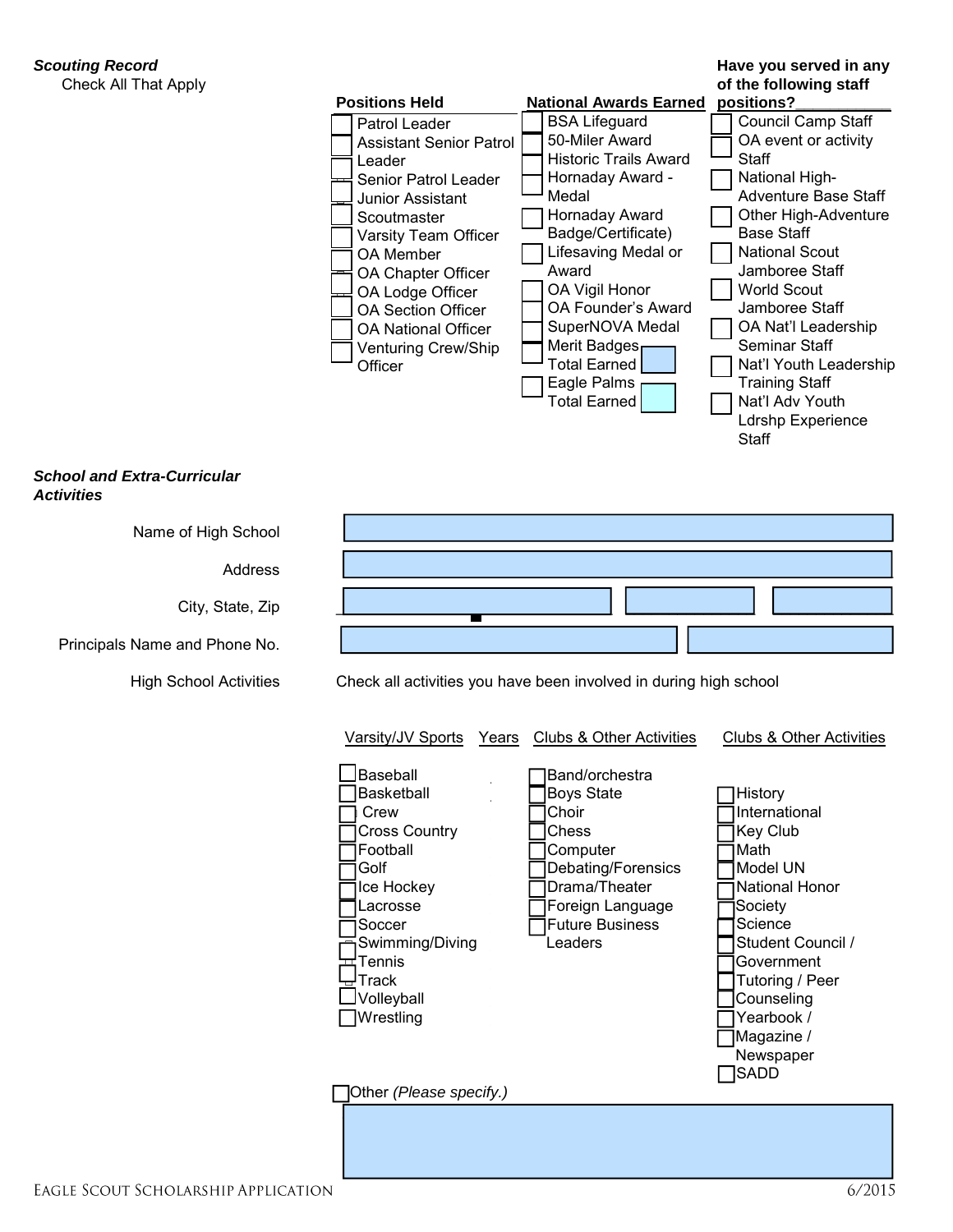*Activities Outside of School and Scouting*

Check all activities you have been involved in outside of school and Scouting and any leadership positions you have held

| Jewish Youth Group<br>Involvement<br>A7A<br><b>NFTY</b><br><b>INCSY</b><br>USY | Sports<br>Baseball<br><b>Basketball</b><br>Football<br>Martial arts<br>Soccer | Clubs and Other<br>Activities<br><b>Blood drives</b><br>Civic (Library, Rec<br>Programs, etc.)<br><b>Food Drives</b><br>Hospital<br>Music<br><b>Red Cross</b><br>Tutoring |
|--------------------------------------------------------------------------------|-------------------------------------------------------------------------------|---------------------------------------------------------------------------------------------------------------------------------------------------------------------------|
| Other (Please specify.)                                                        |                                                                               |                                                                                                                                                                           |
|                                                                                |                                                                               |                                                                                                                                                                           |

*Service to Community* 

Other than your Eagle Scout leadership service project, what service have you provided your community during your high school years? Use only the space provided.

*Service to Scouting* 

Other than your Eagle Scout leadership service project, what service have you provided to Scouting during your high school years? Use only the space provided.